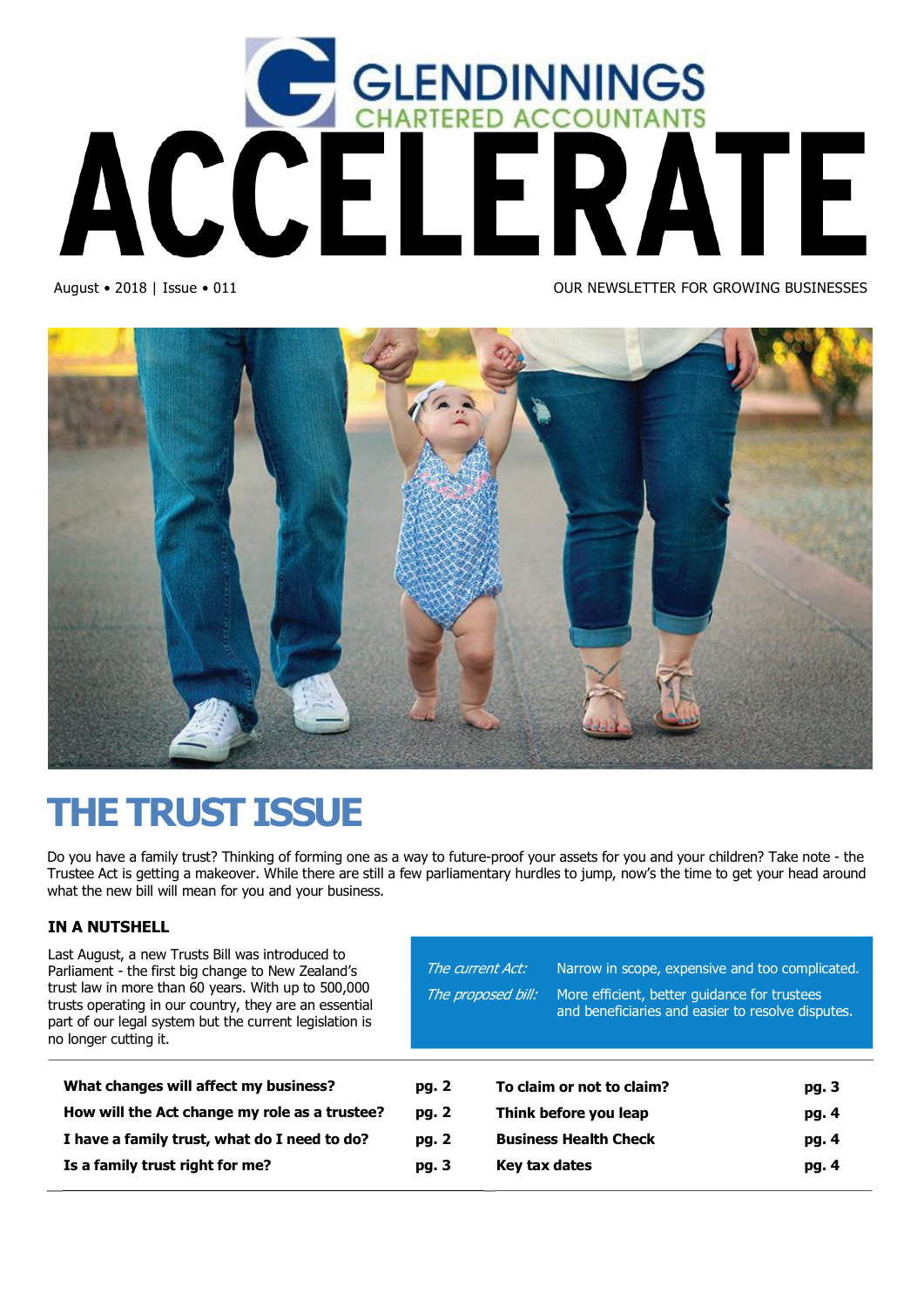

# **WHAT CHANGES WILL AFFECT MY BUSINESS?**

#### **#1 Extending perpetuity laws**

At the moment, when you set up a family trust, it has a time limit of 80 years. Then you have to wrap it up and distribute the assets. The new legislation suggests extending it to 125 years, which may involve significant succession planning adjustments.

#### **#2 More information access for beneficiaries**

In its draft form, the Trusts Bill proposes to give most trust beneficiaries the legal right to financial reports on the state of the family trust – meaning they'll be able to request more information including 'who's getting what'. Whether beneficiaries have the right to request this information under our current law is a bit of a grey area.

Because this potentially opens a can of worms for trustees, this proposal has been controversial and has attracted a lot of feedback from trust advisers. We will have to wait until later in the year to see what changes (if any) are made to this proposal.

# **HOW WILL THE ACT CHANGE MY ROLE AS A TRUSTEE?**

Up until now, a trustee's job description has been clear as mud with many families getting into strife unaware of their trustee's responsibilities. If the new bill comes into place, a trustee's role will be clearly outlined, and include:

- Knowing the terms of the trust
- · Acting according to the terms of the trust
- Acting honestly and in good faith
- Acting for the benefit of the beneficiaries or the permitted purpose of the trust
- Exercising trustee powers for a proper purpose.



# **I HAVE A FAMILY TRUST, WHAT DO I NEED TO DO?**

Get your paperwork in order: Document your trust actions carefully (if you don't already) and make sure they're accurate.

Revisit your succession planning: Talk to us to make sure your succession plans still make sense if this legislation goes through.

Review your trust: There might be opportunities to improve your tax structure, reduce your risk profile and better your family's financial situation.

Know your CRS obligations: New Zealand uses the Common Reporting Standard for the automatic exchange of information (AEOI) to help tackle global tax evasion. This means Reporting New Zealand Financial Institutions (NZFIs) have new IRD obligations, so you'll need to know if your trust falls into this category.

Join us for coffee! A quick, pain-free chat now (about all of the above) could save mountains of paperwork, and headaches, down the track. Give us a call, email or book a meeting time.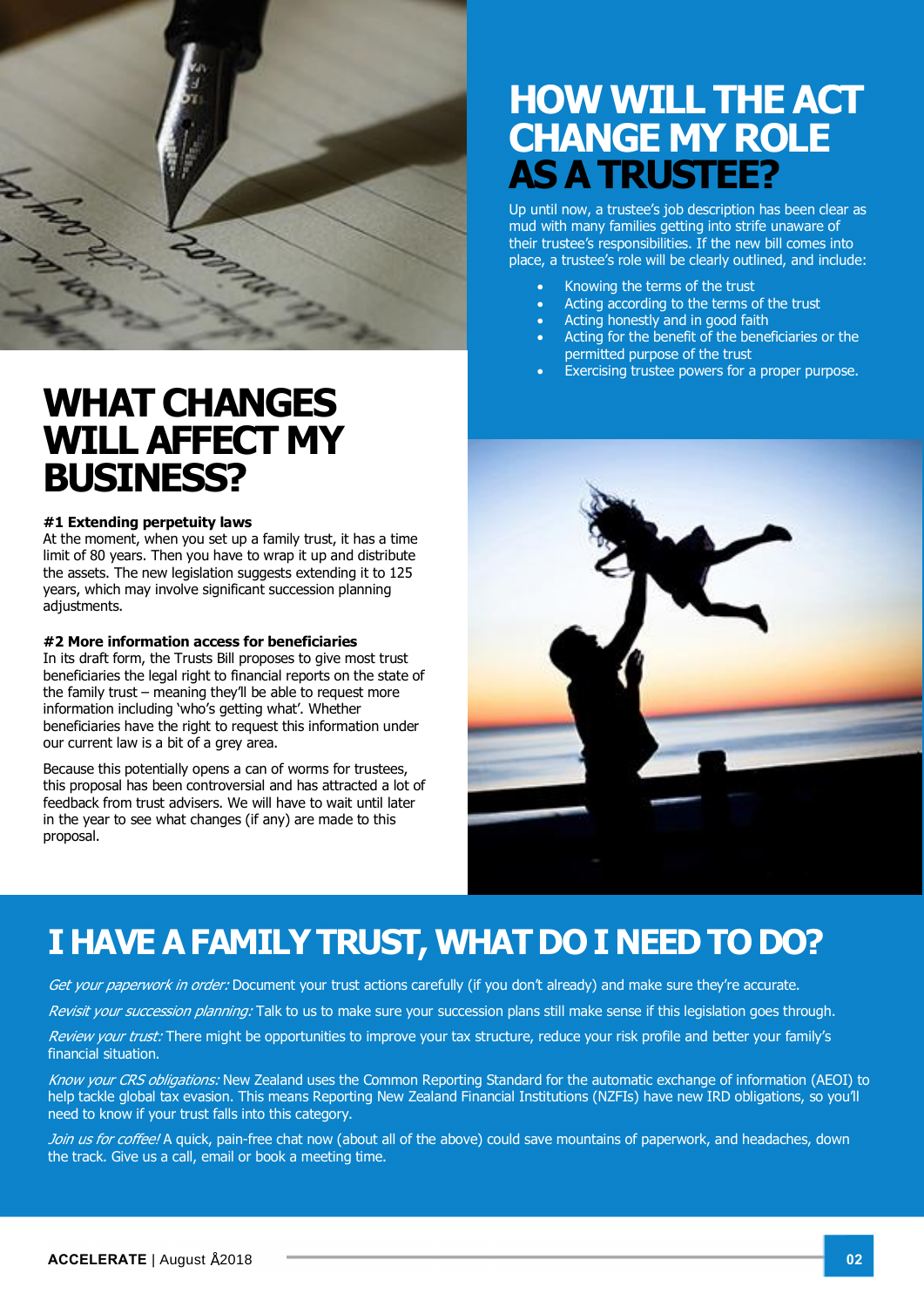

# **TO CLAIM OR NOT TO CLAIM?**

Planning a summer business trip with a personal holiday tacked on the end? Renting out the bach and unsure what expenses can be claimed? Whatever your situation, we want to make sure you're getting the expense claim tax break you're entitled to.

Here's the lowdown on legal costs for trust admin, travel expenses, mixed-use assets and sponsorship.

### **FACING A LEGAL BILL FOR YOUR BUSINESS OR TRUST? GOOD NEWS.**

Generally speaking, you can deduct any business-related legal expenditure carried out by your company and/or trust if total legal expenses incurred are less than \$10,000 in a tax year.

Examples of deductible claims include: expenses relating to protecting trade secrets of the business, opposing the extension of a competitor's patent, defending an allegation of an infringement of copyright, defending traffic infringements brought against company employees while on company business, and costs for appointing company directors.

### **TRAVEL EXPENSES – WHAT CAN I CLAIM?**

If your business involves hitting the road, you can claim business travel as an expense. The best way to prove the business portion of your travel expenses is to keep a diary of your travels. Hang on to your itinerary, invoices and tickets. Jot down the reasons for the trip, date of the trip, and costs of any car hire, air/bus/taxi fares, the time spent on business and non-business activities.

Mixing business with pleasure? If your trip contains a private or capital element you can claim a 100% deduction (where the holiday aspect is incidental to the work element) or an apportionment (where there are two purposes for the trip, both truly separate). If the work side of things is just incidental to the holiday, no deduction can be made.

# **.02 IS A FAMILY TRUST RIGHT FOR ME?**

Family trusts are a popular way to protect and manage your assets, such as the family home, for you and your family, now and in the future. They can have a valuable role to play, but they're not suitable for everyone. Here are the pros and cons of family trusts to help you decide if it's worth investigating further.

## **FIVE GOOD REASONS TO FORM A FAMILY TRUST**

- 1. Protect your assets against claims and creditors in the event of business failure or a lawsuit.
- 2. Set aside money for special reasons, such as a child or grandchild's education.
- 3. Ensure your children, not their partners, keep their inheritances.
- 4. Protect your children from squandering assets or falling prey to financial scams before they've gained sufficient life experience to make sound decisions.
- 5. They have a life of up to 80 years (or 125 years under the new bill) unless it's wound up and distributed earlier.

### **THREE DISADVANTAGES OF SETTING UP A FAMILY TRUST**

- 1. Transferring your personal assets to a trust means you lose complete ownership and it will be the trustees' responsibility to control them.
- 2. The time and cost involved in setting up a trust and meeting its annual accounting and administrative requirements.
- 3. Disgruntled beneficiaries have the power to sue trustees where trustees have acted in breach of trust. While it's not common, it is happening more often.

## WHAT'S NEXT?

Get professional advice from the start. We can answer any questions you have about trusts, being a trustee, administering a trust deed, and the proposed new Act. Contact us today to book an appointment to meet with us.

### **GOT A BACH? CLAIM AWAY.**

Expense x

If your holiday home is being used privately and for income-earning purposes (and is also unused for 62 days or more) you can claim mixed-use expenses. There are three categories to be aware of:

Fully deductible expenses: You can claim 100% of any expense solely for the incomeearning use of the asset. For example, costs of advertising for tenants for your bach.

Non-deductible expenses: You can't claim any expenses for the private use of the asset. For example, the cost of a jetski stored in a locked garage that's unavailable to bach renters. You also can't claim expenses such as improvements (adding on a carport or upgrading the bathroom).

Apportioned expenses: If an expense relates to both income-earning use and private use, you need to apportion it using this formula:

income-earning daus

income-earning days plus counted days (private)

accommodation, meals and incidentals, as well as may pay to come and have chat to sort out how they apply to your business specifically. These rules can be a little complicated, especially if a company is involved in the mix, so it

### **WHEN IS SPONSORSHIP FULLY DEDUCTIBLE?**

For sponsorship to be fully deductible, your business must be promoted and any element of private enjoyment must be incidental.

Sponsorship examples that are fully deductible:

- · Sponsoring \$2,000 towards the local hockey team's new uniforms and in return, the team agrees to display your business logo on the uniforms.
- Sponsoring \$10,000 towards the Taupo Relay for Life and in return, the organisers agree to advertise your business across all promotional materials.